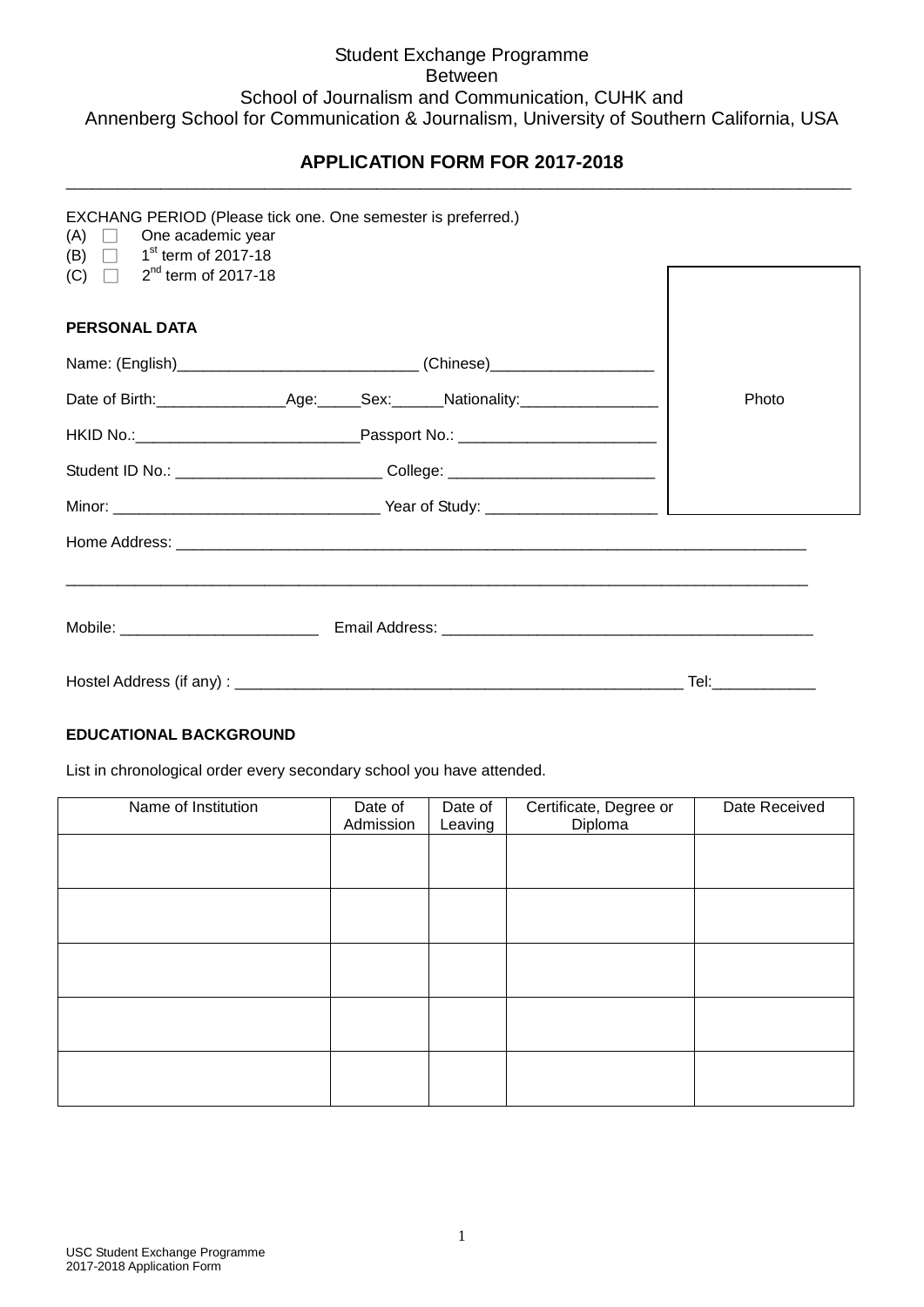# **ACADEMIC PERFORMANCE**

HKDSE/HKCEE Results

| Subject | Grade | Year Obtained |
|---------|-------|---------------|
|         |       |               |
|         |       |               |
|         |       |               |
|         |       |               |
|         |       |               |
|         |       |               |
|         |       |               |
|         |       |               |
|         |       |               |
|         |       |               |
|         |       |               |

# Other International Examinations/ H.K. Advanced Level Examination Results (if any)

| Subject | A-Level | AS-Level | Year Obtained |
|---------|---------|----------|---------------|
|         |         |          |               |
|         |         |          |               |
|         |         |          |               |
|         |         |          |               |
|         |         |          |               |
|         |         |          |               |

Grade Point Average (GPA) for Undergraduate Study

| Year 1: First Term ________________  | Second Term <u>______________</u> |
|--------------------------------------|-----------------------------------|
| Year 2: First Term _________________ | Second Term <u>______________</u> |
| Year 3: First Term________________   | Second Term <u>______________</u> |
| Cumulative GPA:                      |                                   |

USC Student Exchange Programme 2017-2018 Application Form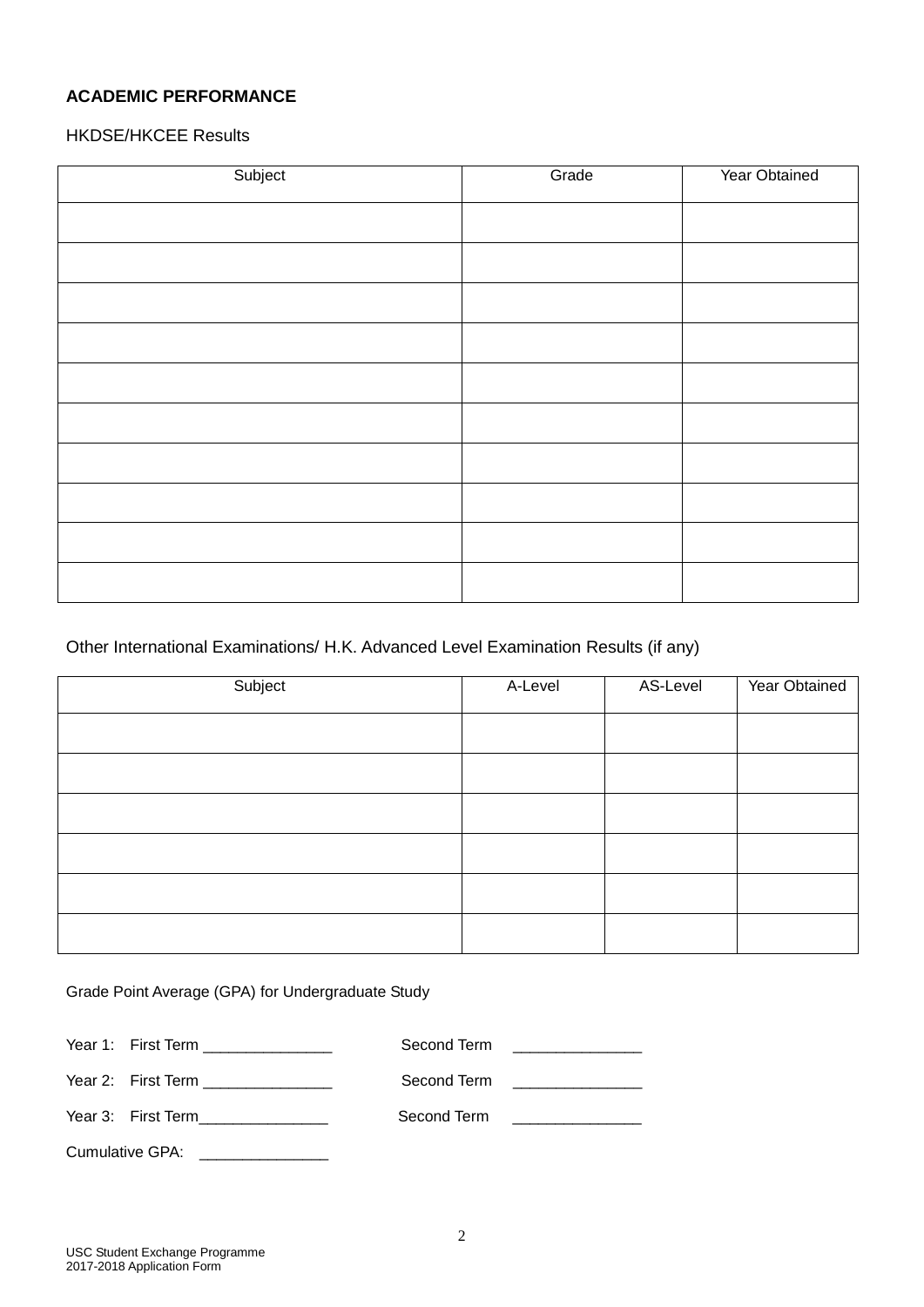## **HONOURS & PRIZES**

List academic awards (including prizes and scholarships) obtained in secondary schools and the University.

| Name of Award | Year Obtained |
|---------------|---------------|
|               |               |
|               |               |
|               |               |
|               |               |
|               |               |
|               |               |

# **EXTRA-CURRICULAR ACTIVITIES**

List significant activities in which you have participated in the past three years.

| Organizations / Programmes / Activities | Positions Held | Date |
|-----------------------------------------|----------------|------|
|                                         |                |      |
|                                         |                |      |
|                                         |                |      |
|                                         |                |      |
|                                         |                |      |
|                                         |                |      |